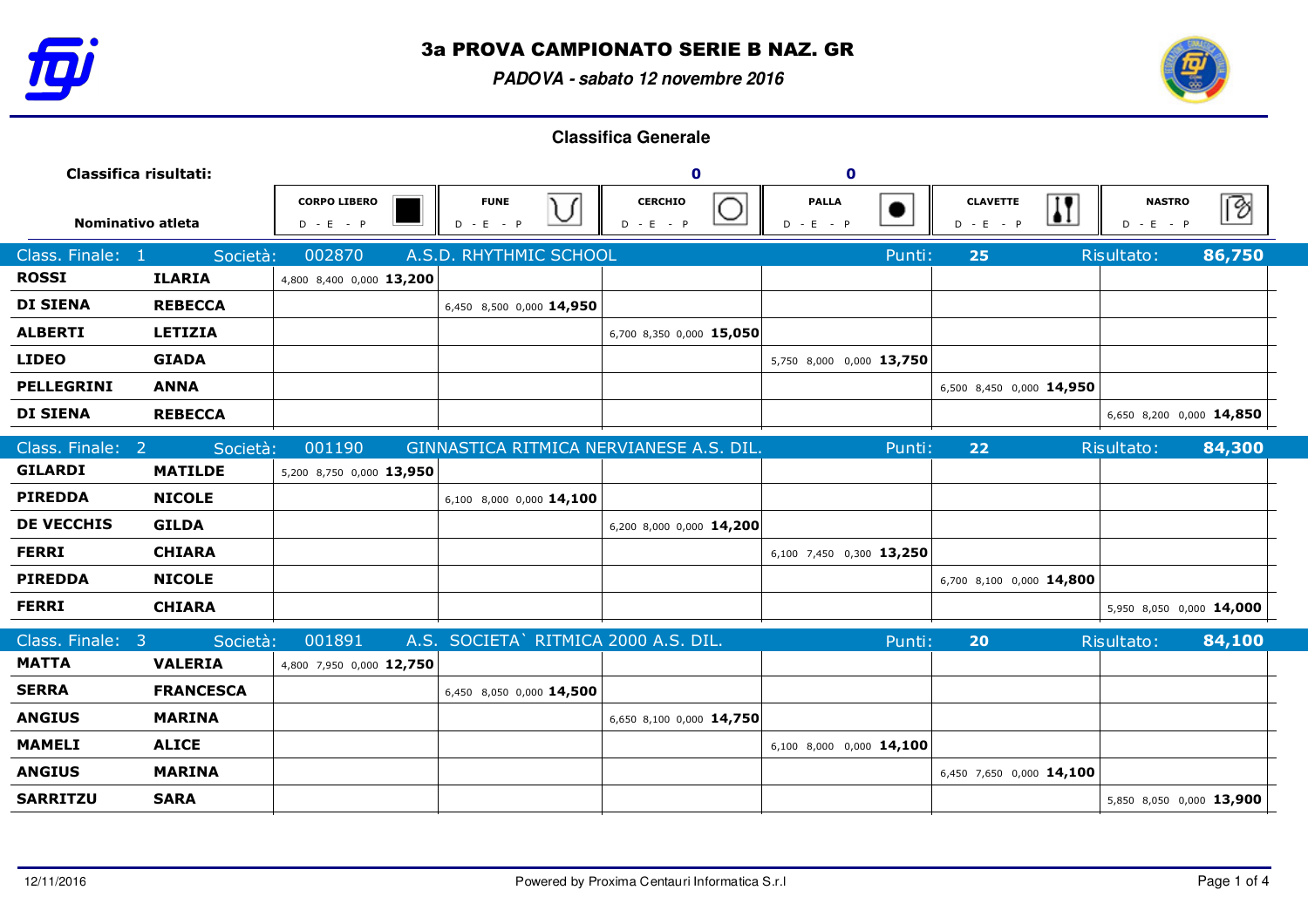

**PADOVA - sabato 12 novembre 2016**



| Classifica risultati:            |                     |                                    | $\mathbf 0$                             | $\mathbf 0$                   |                                          |                                                           |                              |        |
|----------------------------------|---------------------|------------------------------------|-----------------------------------------|-------------------------------|------------------------------------------|-----------------------------------------------------------|------------------------------|--------|
| Nominativo atleta                |                     | <b>CORPO LIBERO</b><br>$D - E - P$ | <b>FUNE</b><br>◡<br>$D - E - P$         | <b>CERCHIO</b><br>$D - E - P$ | <b>PALLA</b><br>$\bullet$<br>$D - E - P$ | $\overline{\mathbf{H}}$<br><b>CLAVETTE</b><br>$D - E - P$ | <b>NASTRO</b><br>$D - E - P$ | >      |
| Class. Finale:<br>$\overline{4}$ | Società:            | 001134                             | A.S.DIL. ARCOBALENO GINNASTICA PRATO    |                               | Punti:                                   | 18                                                        | Risultato:                   | 82,850 |
| <b>RIGATO</b>                    | <b>ALESSIA</b>      | 5,200 8,550 0,000 13,750           |                                         |                               |                                          |                                                           |                              |        |
| <b>ROSSETTI</b>                  | <b>FRANCESCA</b>    |                                    | 5,300 7,900 0,000 13,200                |                               |                                          |                                                           |                              |        |
| <b>SOLLIMA</b>                   | <b>ALEXANDRA Z/</b> |                                    |                                         | 6,150 7,950 0,000 14,100      |                                          |                                                           |                              |        |
| <b>ROCCHI</b>                    | <b>MARTINA</b>      |                                    |                                         |                               | 5,950 8,000 0,000 13,950                 |                                                           |                              |        |
| <b>RIGATO</b>                    | <b>ASIA</b>         |                                    |                                         |                               |                                          | 6,150 8,400 0,000 14,550                                  |                              |        |
| <b>RIGATO</b>                    | <b>ASIA</b>         |                                    |                                         |                               |                                          |                                                           | 5,500 7,800 0,000 13,300     |        |
| Class. Finale: 5                 | Società:            | 002516                             | A.S.D. Ginnastica Ritmica LA COCCINELLA |                               | Punti:                                   | 16                                                        | Risultato:                   | 82,650 |
| <b>NEGRINI</b>                   | <b>ANNA</b>         | 5,050 8,350 0,000 13,400           |                                         |                               |                                          |                                                           |                              |        |
| <b>GUFFANTI</b>                  | <b>SOFIA</b>        |                                    | 6,150 8,100 0,000 14,250                |                               |                                          |                                                           |                              |        |
| <b>CERUTTI</b>                   | <b>VALENTINA</b>    |                                    |                                         | 5,550 8,100 0,000 13,650      |                                          |                                                           |                              |        |
| <b>GUFFANTI</b>                  | <b>SOFIA</b>        |                                    |                                         |                               | 6,450 8,150 0,000 14,600                 |                                                           |                              |        |
| <b>MILANESI</b>                  | <b>GLADIA</b>       |                                    |                                         |                               |                                          | 5,850 7,850 0,000 13,700                                  |                              |        |
| <b>GERMANI</b>                   | <b>MARTINA</b>      |                                    |                                         |                               |                                          |                                                           | 5,350 7,700 0,000 13,050     |        |
| Class. Finale: 6                 | Società:            | 002783                             | A.S.D. GINNASTICA RITMICA IRIS          |                               | Punti:                                   | 14                                                        | Risultato:                   | 82,550 |
| <b>SCHIFANO</b>                  | <b>BENEDETTA</b>    | 5,200 8,700 0,000 13,900           |                                         |                               |                                          |                                                           |                              |        |
| <b>CANTATORE</b>                 | <b>ANNAPAOLA</b>    |                                    | 6,000 8,200 0,000 14,200                |                               |                                          |                                                           |                              |        |
| <b>AMATO</b>                     | <b>ALICE</b>        |                                    |                                         | 5,200 7,700 0,000 12,900      |                                          |                                                           |                              |        |
| <b>PAPARELLA</b>                 | <b>SILVANA</b>      |                                    |                                         |                               | 4,950 7,900 0,000 12,850                 |                                                           |                              |        |
| <b>FERRARI</b>                   | <b>FRANCESCA</b>    |                                    |                                         |                               |                                          | 6,600 8,500 0,000 15,100                                  |                              |        |
| <b>PAPARELLA</b>                 | <b>SILVANA</b>      |                                    |                                         |                               |                                          |                                                           | 5,550 8,050 0,000 13,600     |        |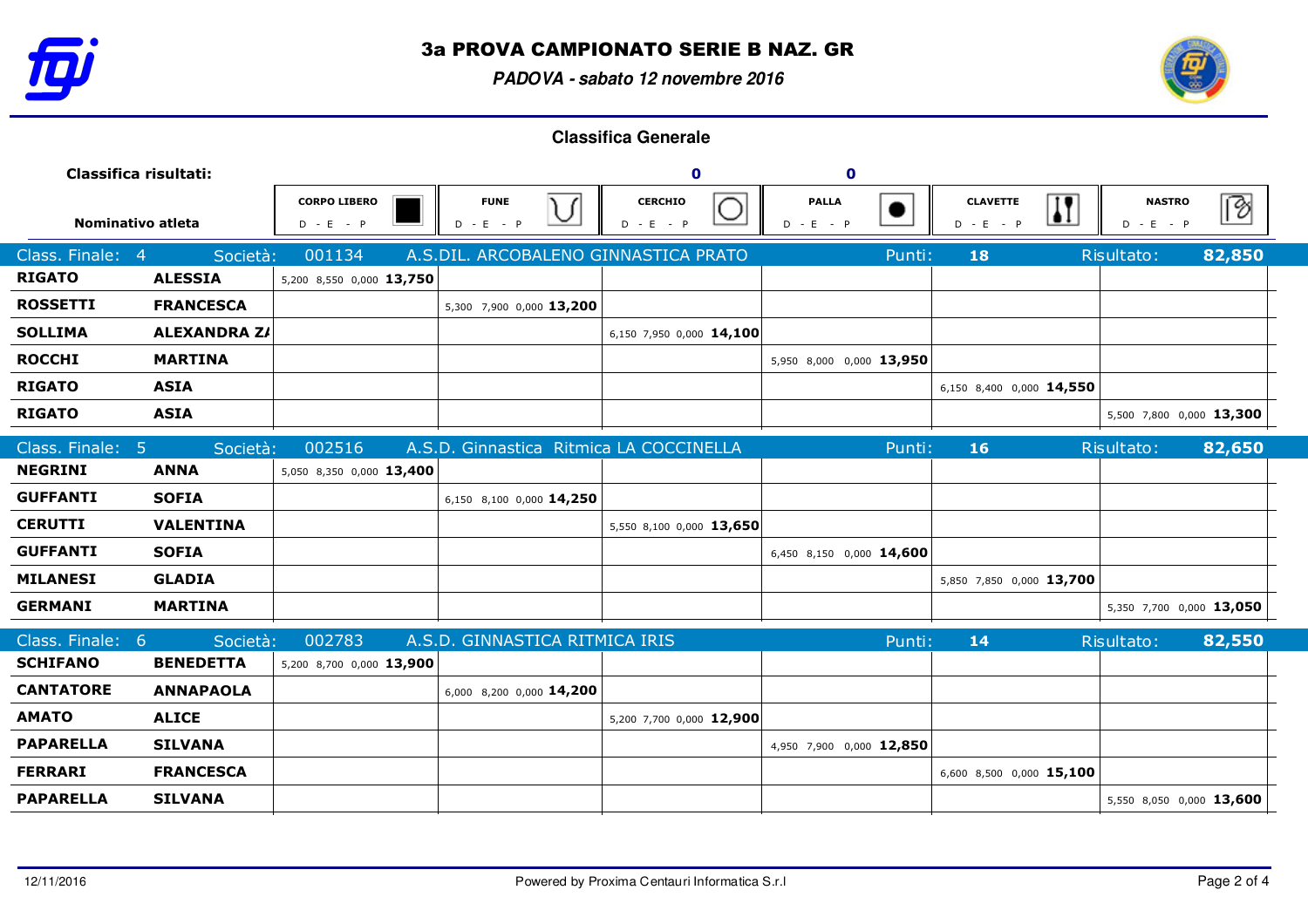

**PADOVA - sabato 12 novembre 2016**



| Classifica risultati:                                   |                     |                            | $\mathbf 0$                   | $\mathbf 0$                 |                                            |                                     |                          |  |
|---------------------------------------------------------|---------------------|----------------------------|-------------------------------|-----------------------------|--------------------------------------------|-------------------------------------|--------------------------|--|
| <b>CORPO LIBERO</b><br>Nominativo atleta<br>$D - E - P$ |                     | <b>FUNE</b><br>$D - E - P$ | <b>CERCHIO</b><br>$D - E - P$ | <b>PALLA</b><br>$D - E - P$ | $\bf{I}$<br><b>CLAVETTE</b><br>$D - E - P$ | ∣⊗ি<br><b>NASTRO</b><br>$D - E - P$ |                          |  |
| Class. Finale:<br>$\overline{7}$                        | Società:            | 002792                     | A.S.D. GINNASTICA OPERA       |                             | Punti:                                     | $12$                                | 79,950<br>Risultato:     |  |
| <b>CENTOFANTI</b>                                       | <b>CAMILLA</b>      | 5,900 8,700 0,000 14,600   |                               |                             |                                            |                                     |                          |  |
| <b>MALAMISURA</b>                                       | <b>FEDERICA</b>     |                            | 5,100 7,250 0,000 12,350      |                             |                                            |                                     |                          |  |
| <b>MEDICI</b>                                           | <b>CAMILLA</b>      |                            |                               | 4,700 6,450 0,600 10,550    |                                            |                                     |                          |  |
| <b>CATALLI</b>                                          | <b>FEDERICA</b>     |                            |                               |                             | 6,500 8,450 0,000 14,950                   |                                     |                          |  |
| <b>VICARIUCCI</b>                                       | <b>NADIA</b>        |                            |                               |                             |                                            | 5,950 7,950 0,000 13,900            |                          |  |
| <b>CATALLI</b>                                          | <b>FEDERICA</b>     |                            |                               |                             |                                            |                                     | 5,900 7,700 0,000 13,600 |  |
| Class. Finale:<br>8                                     | Società:            | 002694                     | GINNASTICA ARETE` A.S.D.      |                             | Punti:                                     | 10                                  | Risultato:<br>77,850     |  |
| <b>CALOGERO</b>                                         | <b>CHIARA MARIA</b> | 4,450 8,200 0,000 12,650   |                               |                             |                                            |                                     |                          |  |
| <b>ZARRI</b>                                            | <b>SOFIA</b>        |                            | 5,650 7,600 0,000 13,250      |                             |                                            |                                     |                          |  |
| <b>SANTANGELO</b>                                       | <b>GIUSEPPINA</b>   |                            |                               | 5,850 6,750 0,600 12,000    |                                            |                                     |                          |  |
| <b>LICCIARDELLO</b>                                     | <b>CRISTINA</b>     |                            |                               |                             | 5,100 7,650 0,000 12,750                   |                                     |                          |  |
| <b>TUCCIO</b>                                           | <b>CRISTINA</b>     |                            |                               |                             |                                            | 6,300 7,550 0,000 13,850            |                          |  |
| <b>LICCIARDELLO</b>                                     | <b>CRISTINA</b>     |                            |                               |                             |                                            |                                     | 5,750 7,600 0,000 13,350 |  |
| Class. Finale: 9                                        | Società:            | 000513                     | A.S.D. P.G.S. AUXILIUM        |                             | Punti:                                     | 8                                   | 76,900<br>Risultato:     |  |
| <b>BROSIO</b>                                           | <b>DARIA</b>        | 5,150 7,800 0,000 12,950   |                               |                             |                                            |                                     |                          |  |
| <b>DEIANA</b>                                           | <b>SABRINA</b>      |                            | 5,250 7,350 0,000 12,600      |                             |                                            |                                     |                          |  |
| <b>DEIANA</b>                                           | <b>SABRINA</b>      |                            |                               | 5,350 7,250 0,000 12,600    |                                            |                                     |                          |  |
| <b>PARISI</b>                                           | <b>NICOLE</b>       |                            |                               |                             | 5,250 7,150 0,000 12,400                   |                                     |                          |  |
| <b>PUGLIA</b>                                           | <b>ILARIA</b>       |                            |                               |                             |                                            | 5,550 7,550 0,000 13,100            |                          |  |
| <b>SIMI</b>                                             | <b>GIULIA</b>       |                            |                               |                             |                                            |                                     | 5,450 7,800 0,000 13,250 |  |
|                                                         |                     |                            |                               |                             |                                            |                                     |                          |  |